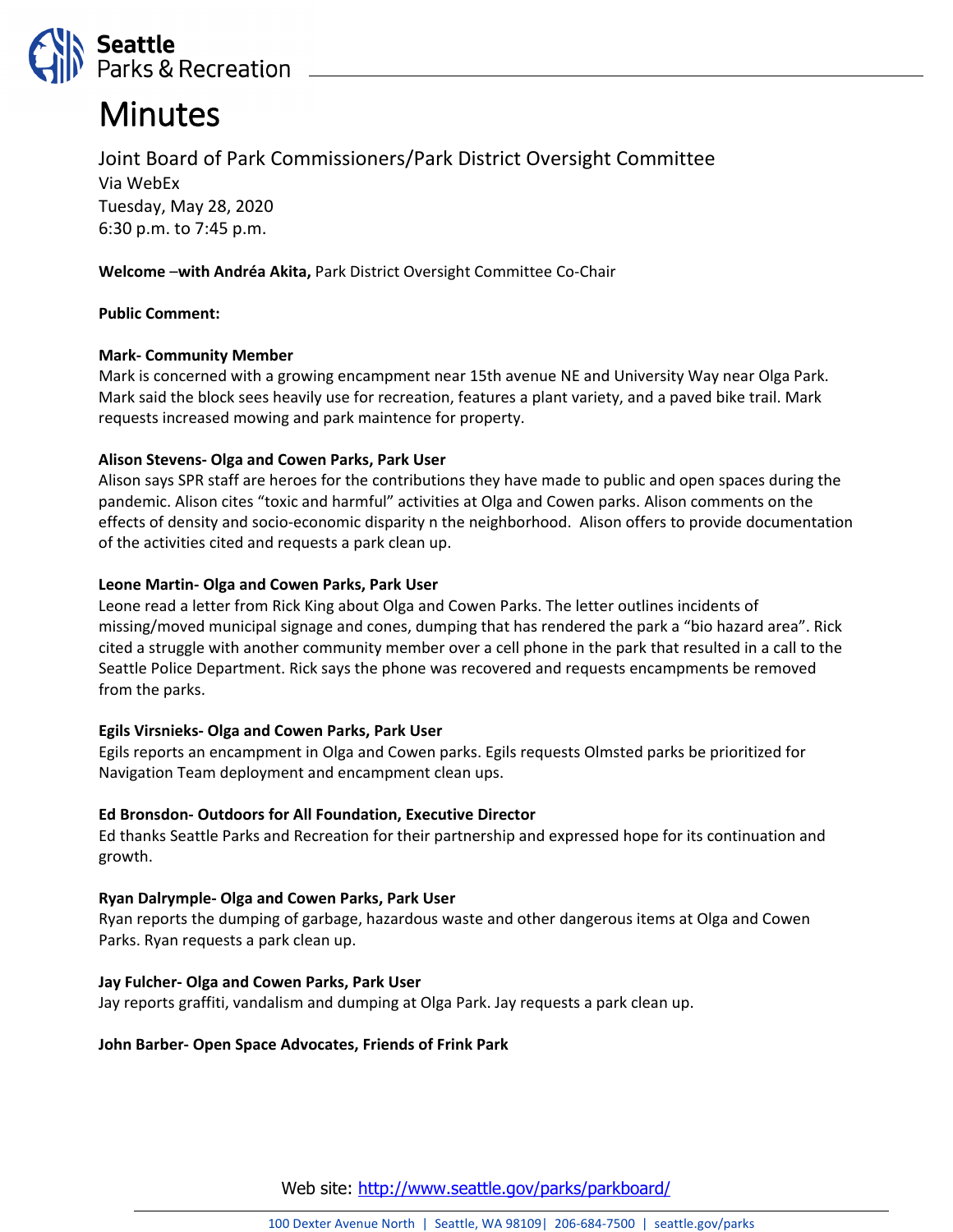John cites a proposal from the mayor's office to transfer \$10 mil in Seattle Park District capital funds to what John describes as "base operations". John cites the City's original intent for the Seattle Park District. John requests Seattle Parks and Recreation discontinue use of gas-powered landscaping tools. John requests Seattle Parks and Recreation hire additional labor to increase our use of manual landscaping practices.

#### **Bill Pickard- Rainier Beach Link2Lake Open Space Steering Committee**

Bill expresses opposition to the proposed budget changes affect the Seattle Park District. Bill provided an update on the steering committee's Be'er Sheva Park Improvement efforts and requests the prioritization the projects in upcoming budget and policy decisions.

#### **Jessica Breznau- Small business owner, Southside Booty Camp**

Jessica is expressed a wish to continue permitted work in Seward park. Jessica requests improved ADA access at Seward Park.

**Superintendent's Report– with Jesús Aguirre,** Seattle Park and Recreation Superintendent

**What's open/What's Closed** – reminder that anything OPEN requires social distancing:

| <b>Amenity</b>                         | <b>Status</b>                                        |
|----------------------------------------|------------------------------------------------------|
| <b>Adult Fitness Equipment</b>         | Closed                                               |
| <b>Athletic Field Use</b>              | Open for groups of 5 and under for non-organized use |
| <b>Basketball</b>                      | Open for groups of 5 and under                       |
| <b>BBQ Grills</b>                      | Open for groups of 5 and under                       |
| <b>Bike Trails</b>                     | Open                                                 |
| <b>Beaches</b>                         | See Swimming Areas                                   |
| Boat Launches (hand carry & motorized) | Most open except Ferdinand St.                       |
| <b>Boat Moorages</b>                   | Open to renters only                                 |
| <b>Community Centers</b>               | Closed                                               |
| <b>Community Gardens</b>               | Open                                                 |
| Disc Golf                              | Open for groups of 5 and under                       |
| Dog Off-Leash Areas                    | Open                                                 |
| <b>Environmental Learning Centers</b>  | Closed                                               |
| <b>Fire Pits</b>                       | Closed                                               |
| Fishing                                | Open                                                 |
| Japanese Garden                        | Opens July 14, tickets available now                 |
| <b>Volunteer Park Conservatory</b>     | Closed                                               |
| Gardens                                | Open Parking lots to other gardens may be closed.    |
| Golf                                   | Open for groups of 5 and under                       |
| <b>Hiking Trails</b>                   | Open                                                 |
| Lawn Bowling                           | Operated by third party                              |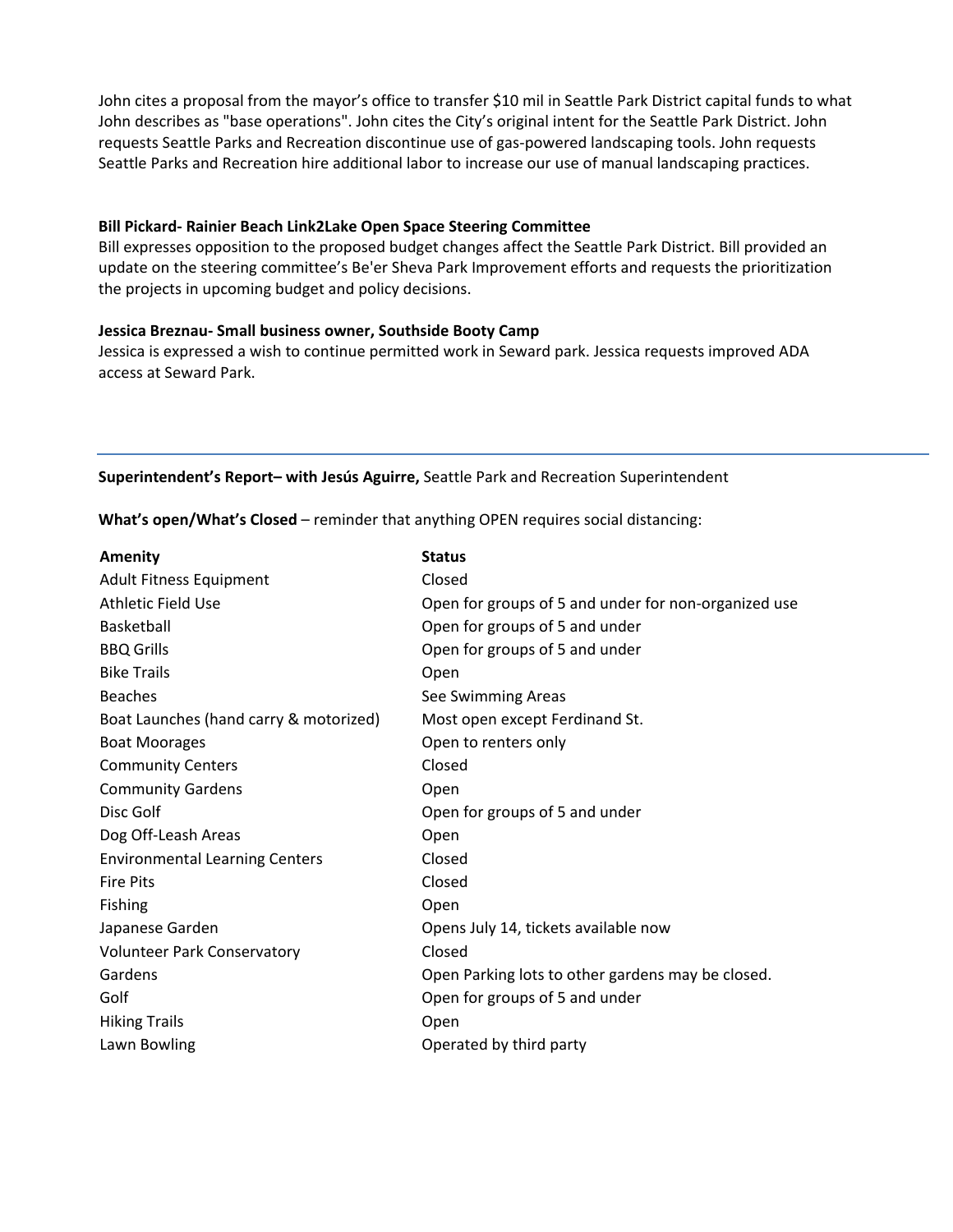| Open                                           |
|------------------------------------------------|
| Open for groups of 5 and under                 |
| Open for reservations of groups of 5 and under |
| Open for groups of 5 and under                 |
| Closed                                         |
| Closed                                         |
| Operated by Dept. of Neighborhoods             |
| Closed                                         |
| Open                                           |
| Open                                           |
| Open                                           |
|                                                |

#### **Superintendent's Report Cont'd…**

**What's open/What's Closed** – reminder that anything OPEN requires social distancing:

| Amenity                                    | <b>Status</b>                                                                                                        |
|--------------------------------------------|----------------------------------------------------------------------------------------------------------------------|
| <b>Spray Parks</b>                         | Closed                                                                                                               |
| Swimming Areas with Lifeguards             | 7/1 opening delayed. Projected opening on 7/15 at Madison,<br>Matthews, Mount Baker, West Green Lake, and Pritchard. |
| Tennis Court or Tennis Backboard (Outdoor) | Open                                                                                                                 |
| <b>Wading Pools</b>                        | Closed                                                                                                               |
| <b>Weddings and Ceremonies</b>             | Closed                                                                                                               |
| Volleyball (outdoor)                       | Open for groups of 5 and under                                                                                       |
| Zoo; Aquarium;                             | Open                                                                                                                 |
| Museums; Restaurants                       | Operated by third party                                                                                              |

#### **These popular parks will continue to close at 9:30pm**:

Alki Beach, Cal Anderson, Carkeek, Discovery, Gas Works, Golden Gardens, Green Lake, Kubota Garden, Lincoln, Magnuson, Seward, Volunteer, Washington Park Arboretum, West Seattle Stadium, Myrtle Edwards, Judkins, Woodland

**Parking restrictions** continue at some parks to limit crowding. You can get the latest information on which parking lots are open and which are closed at **parkways.seattle.gov**

#### **Regional Park Lots Currently Closed:**

Green Lake, Magnuson, Gas Works, Discovery, Lincoln, Seward, Washington Park Arboretum, Carkeek, Kubota Garden, Volunteer, Madrona, Mt. Baker, Ferdinand St. Boat Launch, Magnuson Jr. League Lot, Lower Woodland

#### **Regional Park Lots Currently Open:**

Woodland/Lower Woodland, West Seattle Stadium, Stan Sayres (boat ramp use), Atlantic City Boat Ramp, Eddie Vine Boat Ramp, Magnuson Boat Ramp, Magnuson Tennis Center, Magnuson Arena Sports, Magnuson Children's Hosp, Magnuson Brig, Arboretum (Visitors Center, Foster Island Dr and Wilcox Bridge)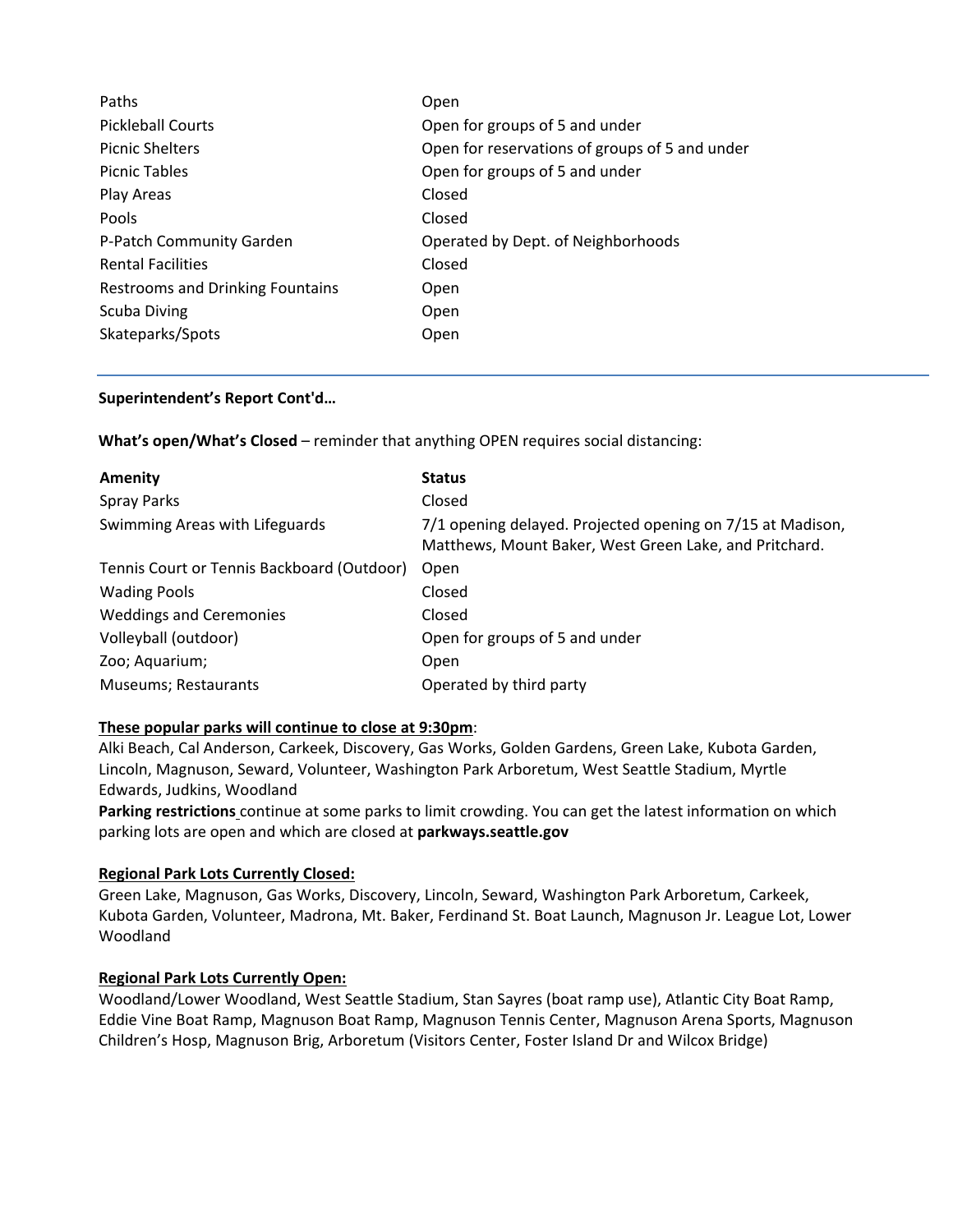**\***Parking lots at neighborhood parks remain open

#### **Regional Park Lots Projected to Re-open Soon:**

Pritchard Island Beach, Matthews Beach, W Green Lake Beach, Mount Baker **\***Residents are encouraged to visit any of our 400+ neighborhood parks, or to bike or walk to the larger destination parks.

#### **SPR Reopening Guidance Available in 8 non-English Languages**

Phase 2 reopening guidance for Seattle Parks and Recreation programs and facilities is now available in eight non-English languages including Spanish, Simplified Chinese, Traditional Chinese, Korean, Vietnamese, Somali, Amharic, and Tagalog.

#### **South Parking Lot at Golden Gardens to Reopen**

Beginning this weekend, the south parking lot near the entrance to Golden Gardens Park will be reopened for drop off and limited parking including ADA parking to help reduce congestion and improve flow of traffic. The parking lot (and the park) close at 9:30 p.m. every night. The road above the park, Golden Gardens Drive, remains closed to vehicles, creating a safe place for people to walk and bike.

#### **Japanese Garden Opens on July 14**

The Seattle Japanese Garden will be reopening on Tuesday, July 14. In order to ensure the safety of visitors, the Garden has implemented a timed ticketing system and COVID-19 health and safety precautions. This year the Garden is celebrating its 60th anniversary! For more information visit the Japanese Garden [website.](http://www.seattlejapanesegarden.org/)

## **SPR Work at Cal Anderson Park During Park Closure**

The park remains closed for the time being. During the closure Facilities crews have installed bollards at north entry points, secured benches, and removed graffiti on buildings, sidewalks, walls, and lamp posts. The graffiti on the tennis courts can't be removed without destroying the surfacing so they will need to be resurfaced when funding is available. Staff replaced painted and broken light globes, boarded up restroom doors until the locks can be repaired and are re assessing irrigation breaks. Grounds crews have mowed the grass, cleaned and pruned planting beds, and removed garbage and debris. The Bobby Morris turf field will be cleaned this week. Regarding the community garden, the current plan is to leave the garden in place until the late summer/fall harvest, and then work with the garden creator and interested community members on a long-term plan[. Cal Anderson photos.](https://photos.app.goo.gl/899dh1LAZh7xhvhK9)

#### **Food Lifeline Distributes Emergency Food**

SPR partnered with Food Lifeline to distribute emergency food boxes at Rainier Community Center on Wednesday, July 8. Food Lifeline is distributing thousands of boxes this week at five locations around the region, including Rainier Beach CC. The boxes contain fresh produce and assorted dairy items.

#### **Free Summer Meals in Parks**

In partnership with [United Way of King County](https://www.uwkc.org/free-summer-meals/) and the [Seattle Human Services Department,](https://www.seattle.gov/humanservices/services-and-programs/youth/summer-food-service-program) SPR will be offering free summer meals this summer at parks throughout Seattle for youth ages 1-18. Each site will be open from Monday through Friday from July 6 – August 21, and will be offering a limited amount of takeaway activity kits for youth to enjoy at home or in the park. Each meal will consist of lunch and a snack that can either be eaten at home or in the park.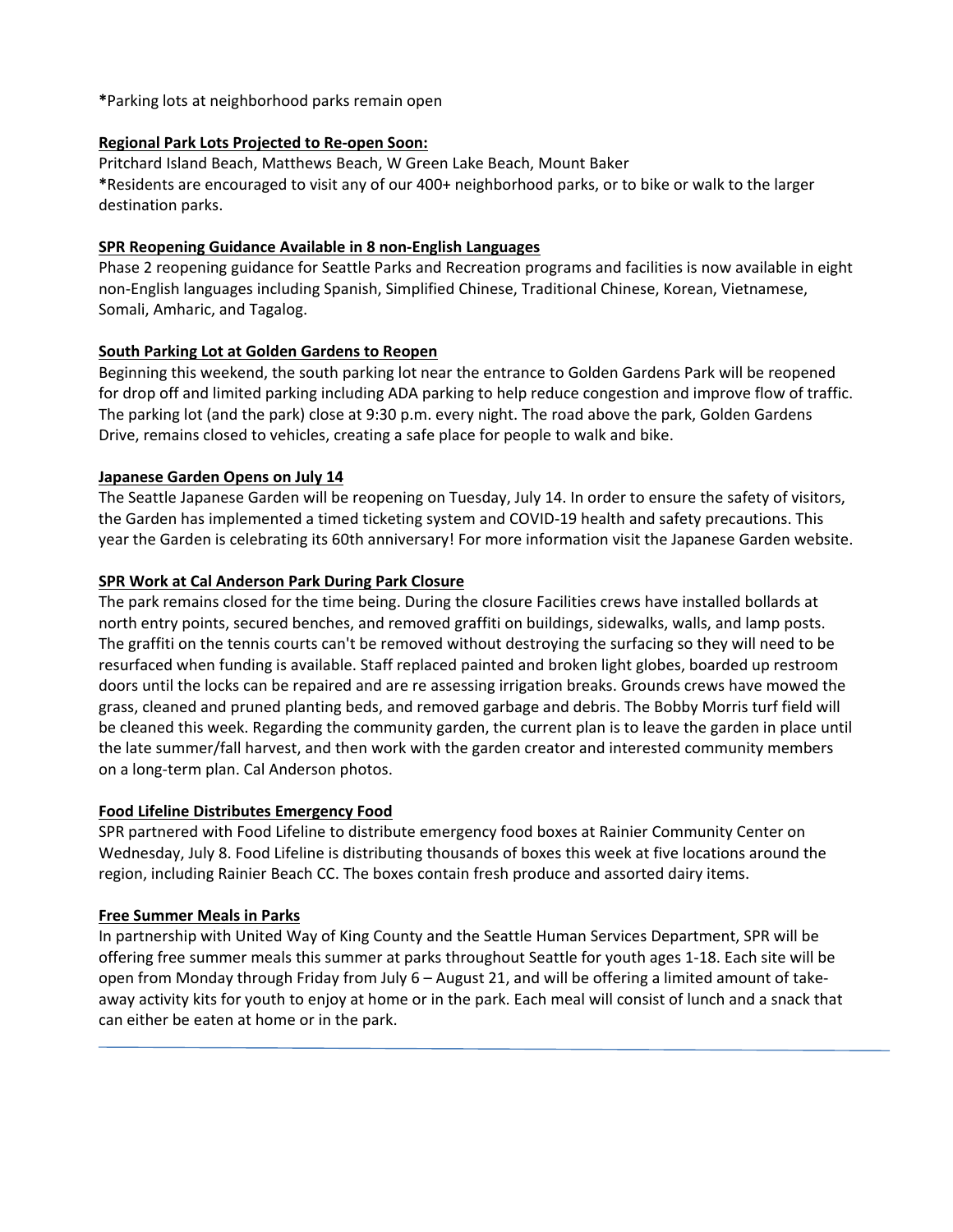#### **Old/New Committee Business- with Andréa Akita,** Park District Oversight Committee Co-Chair

A letter to the Mayor's Office regarding the proposed upcoming budget reductions should have been circulated to Board of Park Commissioners and Park District Oversight Committee members for review in June 2020. The committees discussed additional edits to be made. Members committed to sending revisions to Tom Byers for aggregation. Tom Byers committed to circulating a second draft to the committees for additional review.

**Covid-19 Financial Impacts: Citywide Context and SPR 2020 Budget Changes– with Ben Noble,** City Budget Director and **Jesús Aguirre,** Seattle Park and Recreation Superintendent

**Summary:** Global pandemic, economic downturn and increased community demand for anti-racism action shaping the rebalancing of the 2020 budget. City is facing a 233 million shortfall. Global pandemic, economic downturn and increased community demand for anti-racism action shaping the rebalancing of the 2020 budget. City is facing a 233 million shortfall. Global pandemic, economic downturn and increased community demand.

#### Citywide Context

#### **Challenges Facing Our City**

A public health pandemic that is killing friends, families, and neighbors and COVID-19 has disproportionately impacted communities of color. Expected spending of \$233 million on COVID-19 response, focusing on the needs of the most vulnerable and BIPOC communities. Economic devastation and job losses that have led to record unemployment, an unprecedented loss of \$300 million in revenue, and community needs including food access and housing assistance. Now more than ever it is critical to preserving critical budget priorities that serve communities of color and historically underserved communities. A movement to demand antiracist action, to divest and rethink policing, and end institutional racism.

#### **Rebalancing 2020 Budget: Address Revenue Shortfall and Cost of Responding to COVID-19 Pandemic**

The City's General Fund budget was balanced assuming almost \$1.5 billion in revenue. Updated forecast confirms that General Fund revenues could fall \$200 million short of the total anticipated in the 2020 adopted budget. The total funding gap for general government services could exceed \$300 million because other revenues, such as the soda tax, short-term rental tax, commercial parking tax, and earned revenues at the Seattle Center and Parks Department will also fall short of forecast. The public health challenge and economic impacts created by COVID-19 has demanded a robust response from the City. We anticipate total spending of \$233 million in response.



**Figure 1**. Rebalancing the 2020 General Fund Budget: Budget Changes and Rebalancing Strategy Visualization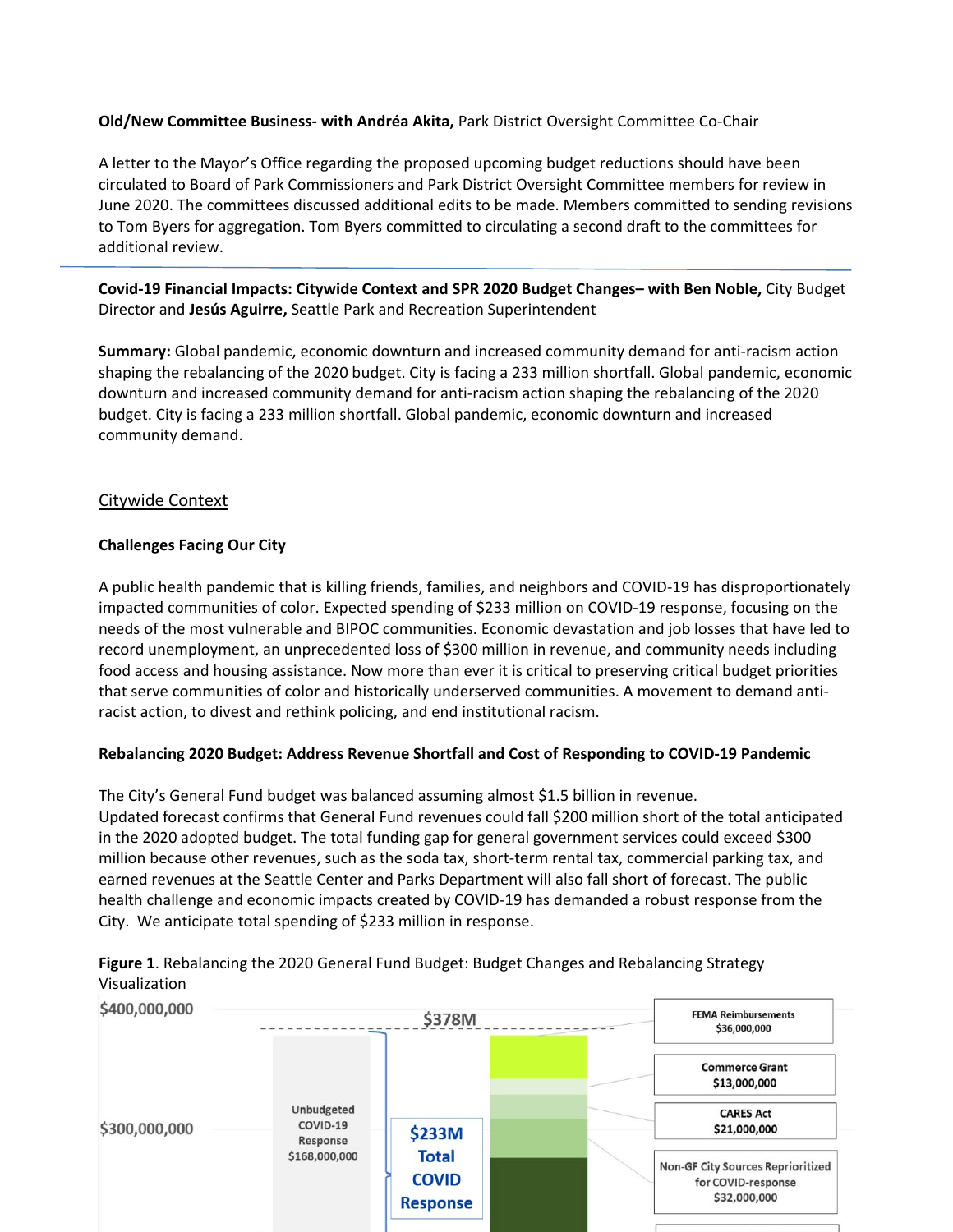**Covid-19 Financial Impacts Cont'd…**

**Covid-19 Financial Impacts Cont'd…**

#### **Rebalancing 2020 Budget: Budget Changes and Rebalancing Details**

**Table 1**. Covid-19 Response Spending

Below is a breakdown of the City's estimated unbudgeted expenses associated with Covid-19 response referred to in Figure1.

| <b>COVID-19 Spending</b>                                                                          | <b>Amount</b> |
|---------------------------------------------------------------------------------------------------|---------------|
| Respond to Emergency COVID-19 impacts                                                             | \$38,620,000  |
| Protect our most vulnerable neighbors experiencing homelessness and<br>address housing insecurity | \$39,400,000  |
| Support essential household and community needs                                                   | \$34,110,000  |
| Assist small businesses, artists, and cultural organizations as they struggle<br>for survival     | \$5,210,000   |
| Continue critical supports for First Responders                                                   | \$35,740,000  |
| Maintain city services and support City employees who provide them                                | \$80,150,000  |
| TOTAL (Of this total, approx. \$65 million is reprioritized General Fund)                         | \$233.200.000 |

**Table 2**. One Time Resources, Reserves and the Coronavirus Relief Fund

Strong financial finish to 2019 will help mitigate 2020 financial impacts. Proposal for balancing 2020 and 2021 uses a portion of Emergency Funds for 2020 (~25%), but saves a significant share (~75%) for 2021 to mitigate impacts in 2021. The CRF provides a means to pay for the existing City resources now being used to respond the COVID-19 crisis at a time the General Fund cannot sustain those services.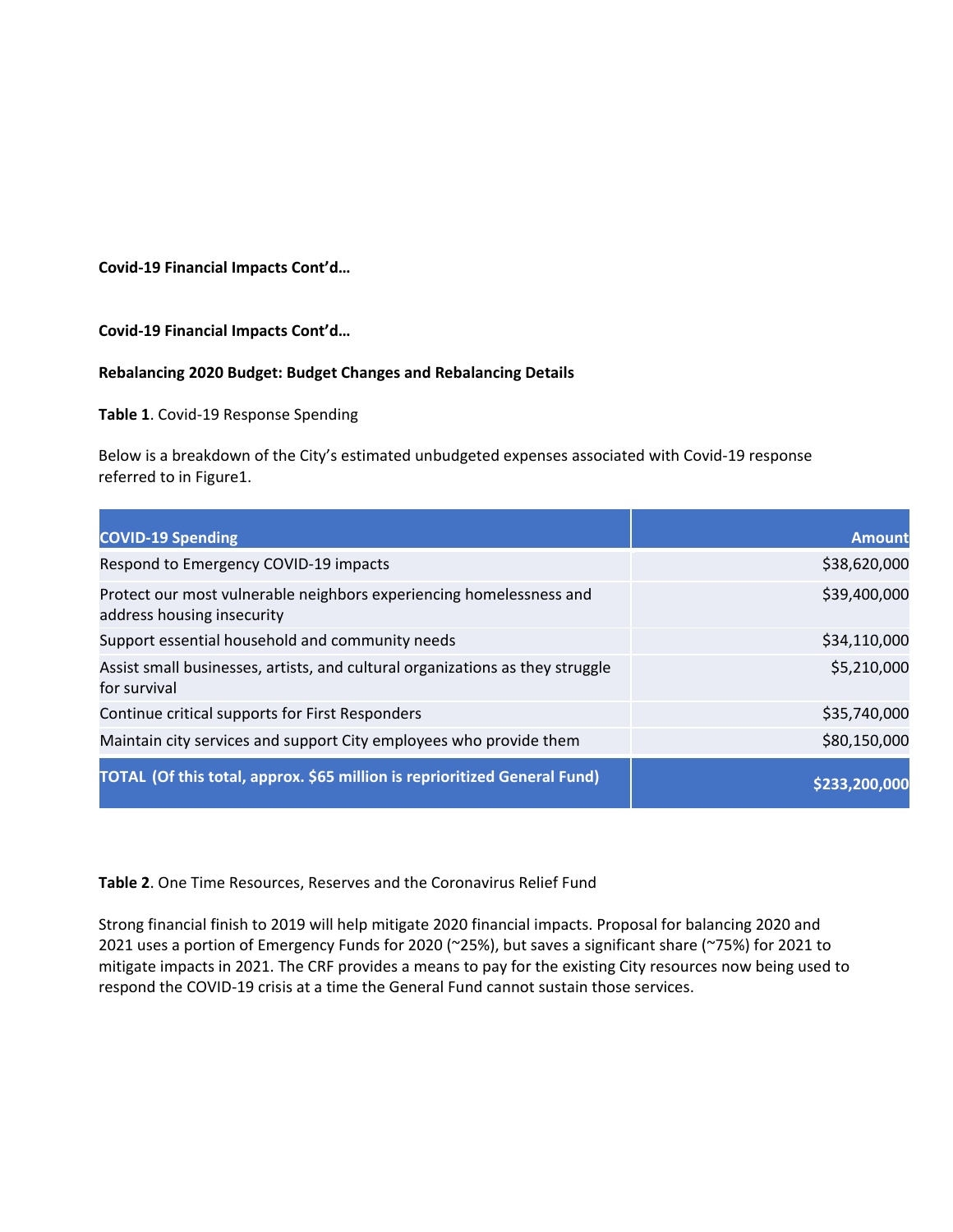| <b>Source</b>                                           | <b>Amount</b> |
|---------------------------------------------------------|---------------|
| 2019 Year-End Fund Balance and Other One-time Resources | \$36,000,000  |
| <b>Emergency Fund and Rainy-Day Fund</b>                | \$29,000,000  |
| Coronavirus Relief Fund                                 | \$65,000,000  |
| <b>Total</b>                                            | \$130,000,000 |

## **Covid-19 Financial Impacts Cont'd…**

**Table 3.** Budget Reductions and Reprioritization of Levy & MPD Resources Breakdown

Below is a breakdown of the City's planned budget reductions and reprioritization of Levy & Seattle Park District funds referred to in Figure1.

| <b>Budget Reductions and Reprioritization of Levy &amp; MPD Resources</b> | <b>Amount</b>     |
|---------------------------------------------------------------------------|-------------------|
| Hold vacancies, delay hiring, reduce overtime                             | ( \$26,500,000)   |
| Reprioritization of Levy/MPD Resources (Details in Table 4)               | (\$24,500,000)    |
| Travel, training, supplies, etc.                                          | (56, 100, 000)    |
| <b>Consultants and Contracts</b>                                          | (55,500,000)      |
| Neighborhood Matching Fund (NMF)                                          | (51,500,000)      |
| Other - including GF-funded technology and capital projects               | (55,200,000)      |
| <b>Total</b>                                                              | $($ \$69,300,000) |

#### **Table 4.** Reprioritization of Levy and MPD Resources Details

For each of the affected departments, the revenues earned by the City will no longer provide the funding needed to pay for the base operations which the levies were intended to supplement. The basic budget approach is redirect funding that was to pay for capital projects or expanded programmatic funding to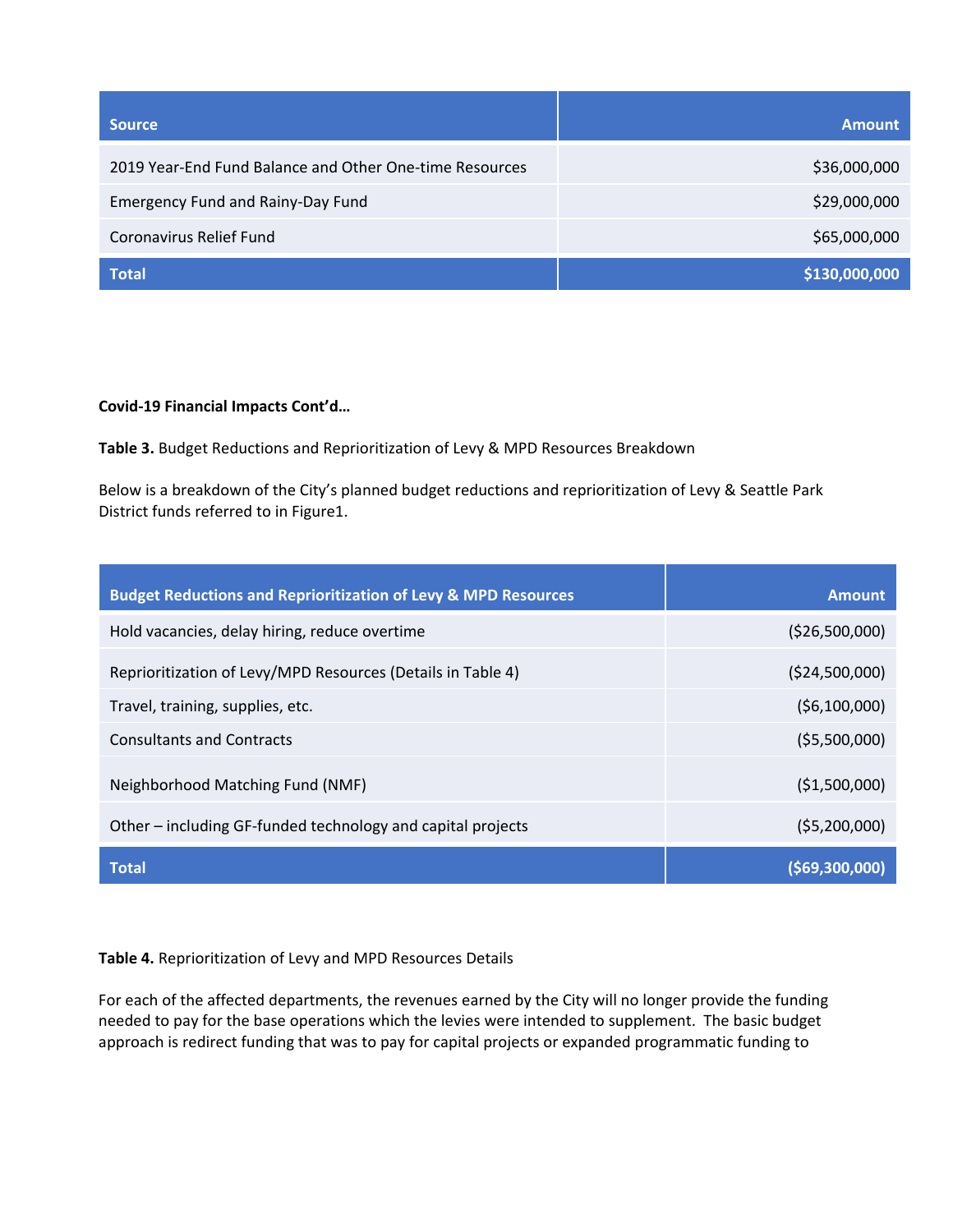support these base operational costs. The capital projects will be deferred but could be funded again in the future.

| <b>Source</b>                                   | <b>Amount</b> |
|-------------------------------------------------|---------------|
| Move Seattle Levy                               | \$10,000,000  |
| Metropolitan Parks District                     | \$10,000,000  |
| Families, Education, Preschool and Promise Levy | \$2,000,000   |
| Library Levy                                    | \$1,600,000   |
| <b>Reprioritize Grant Funding</b>               | \$900,000     |
| <b>Total</b>                                    | \$24,500,000  |

**Covid-19 Financial Impacts Cont'd…**

#### **Legislative Action Needed for 2020 Rebalancing**

- Ordinances to reprioritize Levy and MPD resources
- Ordinance to authorize spending from the Emergency and Rainy Day Funds, and resolution to defer repayment
- Resolution to temporarily expand use of REET dollars to pay for debt service
- Second quarter supplemental and grant acceptance ordinances
- Grant acceptance and appropriation of State Commerce funding
- Grant acceptance and appropriation of Federal Coronavirus Relief Fund (CRF)
- 2020 Budget revision ordinance
- 2019 Carry Forward and Exception ordinances

#### **Rebalancing 2020 Budget: 2021 Outlook**

Advocacy for new state and federal resources. Draw down remainder of Rainy Day and Emergency Funds, and other one-time resources. Remaining 2021 budget gap exceeds \$160 million. New revenues may address some of this shortfall, but economic impact of COVID will still force deep reductions in City spending, and thus in City services. Labor costs are roughly 65% of overall General Fund spending, so impacts to the City workforce are unavoidable. Layoffs will be the most direct impacts, but negotiations with the City's unions may also provide alternative cost-savings strategies. Departments have been requested to develop proposals to reduce their 2021 budgets by 5%-10% relative to what would be their baseline spending. CBO will review opportunities to again redirect Levy and MPD resources. These strategies alone will be insufficient to rebalance. New revenues or additional cost savings will be needed to balance the 2021 budget. Likely needs to be a combination of both.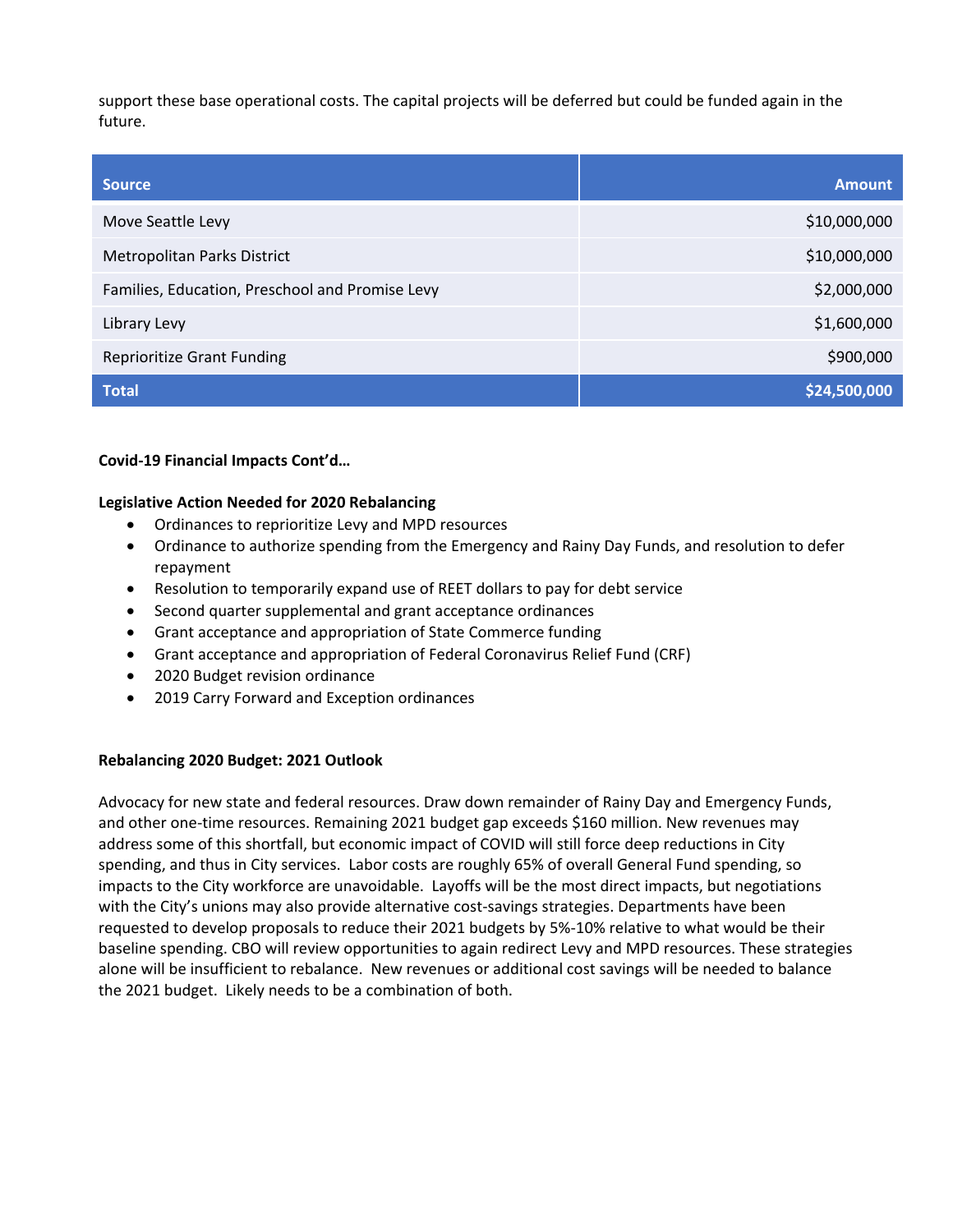Forecasts indicate that the economic impacts of COVID-19 will last for several years. Approach budget needs to acknowledge that this is not a short-run crisis. \$100 million investments in BIPOC communities will be led by community engagement process this summer.





## SPR 2020 Budget Changes

**Summary:** In response to declining revenues from the current economic situation resulting from COVID-19, SPR has pursued a range of strategies to rebalance the 2020 budget, which I'll review over the next few slides.

As discussed at our May 28 meeting, a key tenet of SPR's response to COVID-19 to date has been to provide resources to support these mission-essential functions. SPR's budget proposal for 2020 maintains support for these functions, which are critical to emergency response.

In 2020, SPR has observed three rebalancing strategies:

- 1. Focus on Essential Functions- Throughout our pandemic response, SPR will continue focusing the following services:
	- providing emergency shelter facilities and staffing,
	- supporting emergency food programs,
	- supporting emergency childcare for essential workers,
	- comfort station maintenance and cleaning,
	- HR support for all SPR employees,
	- Daily cleaning, litter and garbage removal,
	- Navigation team outreach (homeless individuals),
	- Social distancing support and education, customer responsiveness,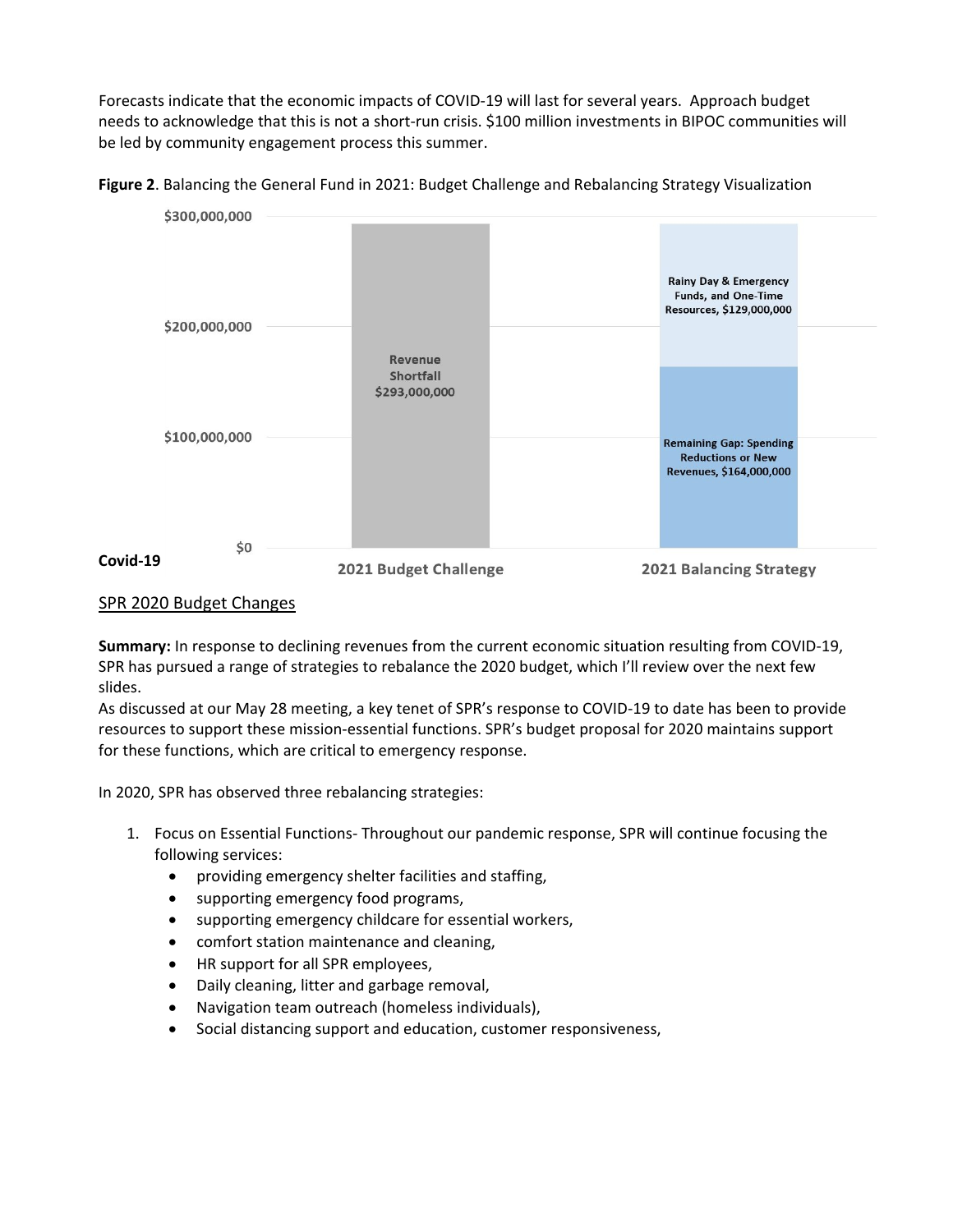- financial management,
- landslide/environmental hazard response,

| <b>Funds</b>                                                   | <b>General</b><br><b>Fund</b> | <b>Park District</b>                                 | Real<br>Estate<br><b>Excise Tax</b> | <b>Sweetened</b><br><b>Beverage Tax</b> | <b>Community</b><br><b>Development</b><br><b>Block Grant</b> | <b>TOTAL</b>         |
|----------------------------------------------------------------|-------------------------------|------------------------------------------------------|-------------------------------------|-----------------------------------------|--------------------------------------------------------------|----------------------|
| <b>Reduced</b><br><b>Spending</b>                              | (55.8 m)                      |                                                      | (55.0 m)                            | (50.4 m)                                | (50.7 m)                                                     | $( $11.9 \text{ m})$ |
| <b>Park District</b><br>Realignment<br>(to backfill<br>GF cut) | ( \$10.0 m)                   | $(510.0 \text{ m})$ capital<br>\$10.0 m<br>operating |                                     |                                         |                                                              | (510.0 m)            |

- maintaining essential life safety systems,
- providing agency leadership/situational awareness and
- active asset management and maintenance.
- 2. Pursuit of Federal Reimbursements- SPR is tracking expenses that may be eligible for federal reimbursement, including potentially FEMA and Coronavirus Relief Fund reimbursements.
- 3. Reduce Spending- Per City Budget Office guidance, since March 2020, SPR has frozen spending on all discretionary, non-essential and/or non COVID-19 related spending until the end of 2020. This includes peak season temporary labor that does not significantly impact core services such as daily cleaning and litter removal. SPR has eliminated all travel and training expenses, suspended consultant funding for any non-contractual obligation and restricted any overtime not related to COVID-19.
- 4. Seattle Park District Realignment- Identified expenditure savings within SPR's operating budget will not be enough to mitigate the impacts of projected revenue shortfalls. The Park District provides a steady stream of revenue and has a high degree of flexibility in the types of programs and services it can fund.

In 2020, \$10 million of capital Park District funding will be redirected to support core operating services originally planned to supported by General Fund. This realignment mitigates General Fund losses only. Additional Park District shifts are expected later in 2020 to offset Park and Recreation Fund (earned revenue) losses. In addition, the Seattle Aquarium will be allowed to use their Park District allocation more flexibly in 2020.

#### **Table 5.** 2020 Revenue and Expenditure Reductions Summary

**Note:** The table below does not reflect impacts on 2020 Park and Recreation Fund (earned) revenues and expenses, which are still in flux. SPR will continue assessing impacts and anticipates proposing further reductions and/or realignments later this year.

Table 5 provides a summary of cost reductions identified for 2020. This proposal reflects reductions to specific funding sources including General Fund, Real Estate Excise Tax, Sweetened Beverage Tax, and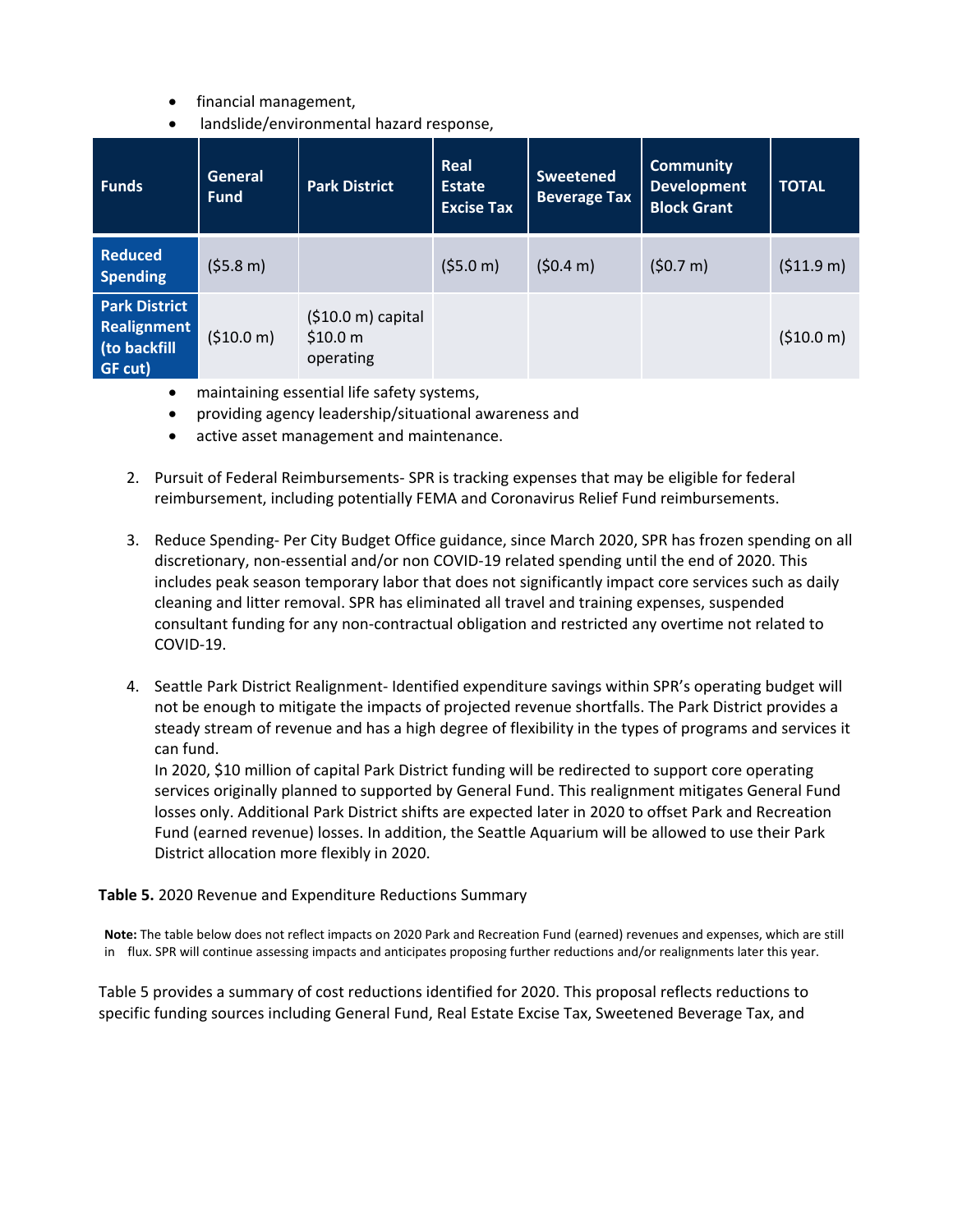Community Development Block Grants; these reductions are necessary to rebalance revenues and expenditures within each of these funds and/or to support higher priority needs related to COVID-19.

Preliminary projections indicate that revenue loss from March – September could be \$23 million, but these estimates are still in flux. SPR anticipates that additional budget legislation will be developed later in the year to address the Park and Revenue fund shortfall. SPR may experience impacts well into 2021 depending on future COVID-19 response and recovery needs.

| <b>Reductions</b>                                                                                             | <b>General Fund</b>  | Sweetened Beverage Tax* |
|---------------------------------------------------------------------------------------------------------------|----------------------|-------------------------|
| Spending reductions (hiring freeze, reducing non-essential<br>overtime, consultant services, training/travel) | (54.1 m)             |                         |
| Reduce Seasonal Hires in Maintenance Lines of Business                                                        | (51.7 m)             |                         |
| Water-filling Stations (redirected to support the Grocery Voucher<br>Program)                                 |                      | (50.27 m)               |
| Summer Youth Programming Expansion (redirected to support<br>the Grocery Voucher Program).                    |                      | (50.15 m)               |
| <b>Total</b>                                                                                                  | (55.8 <sub>m</sub> ) | (50.4 m)                |

**Table 6.** 2020 Operating Expense Reductions

*\*Per Ordinance 126063, Sweetened Beverage Tax reductions already taken)*

Table 6 provides a summary of the key operating expense reductions for General Fund and Sweetened Beverage Tax. These include low-impact savings such as holding vacancies, reducing non-COVID overtime, reducing consultant services, and restricting training/travel expenses; reductions to seasonal hires for park maintenance (which will reduce routine/deferred maintenance work); reductions to seasonal hires for shops crews (which would impact our ability to respond to lower priority maintenance/custodial work); and a reduction to one-time SBT funding for water-filling stations and summer program expansions. **Table 7.** 2020 Capital Expense Reductions

| <b>Reductions</b>                                                                   | <b>REET</b> | <b>CDBG</b> | <b>Park District</b> |
|-------------------------------------------------------------------------------------|-------------|-------------|----------------------|
| <b>Reduce Acquisition Fund Balance</b>                                              | (50.02 m)   |             | (51.0 m)             |
| Developing Land-Banked Sites                                                        | (51.3 m)    |             | (54.7 m)             |
| Athletic Field Replacement Projects (Soundview, Ballard Playfield<br>reduced scope) | (51.4 m)    |             | (53.4 m)             |
| Delay Queen Anne Turf Field Conversion                                              | (51.8 m)    |             |                      |
| Battery Street Portal Park Design Work                                              |             |             | (50.6 m)             |
| Municipal Energy Efficiency Projects (community centers)                            | (50.4 m)    |             |                      |
| <b>Activating &amp; Connecting to Greenway Projects</b>                             |             |             | (50.3 m)             |
| Underspend/Savings from the Seattle Conservation Corps Parks<br>Upgrade Program     |             | (50.66 m)   |                      |
| <b>Total</b>                                                                        | (54.9 m)    | (50.66 m)   | (510 m)              |